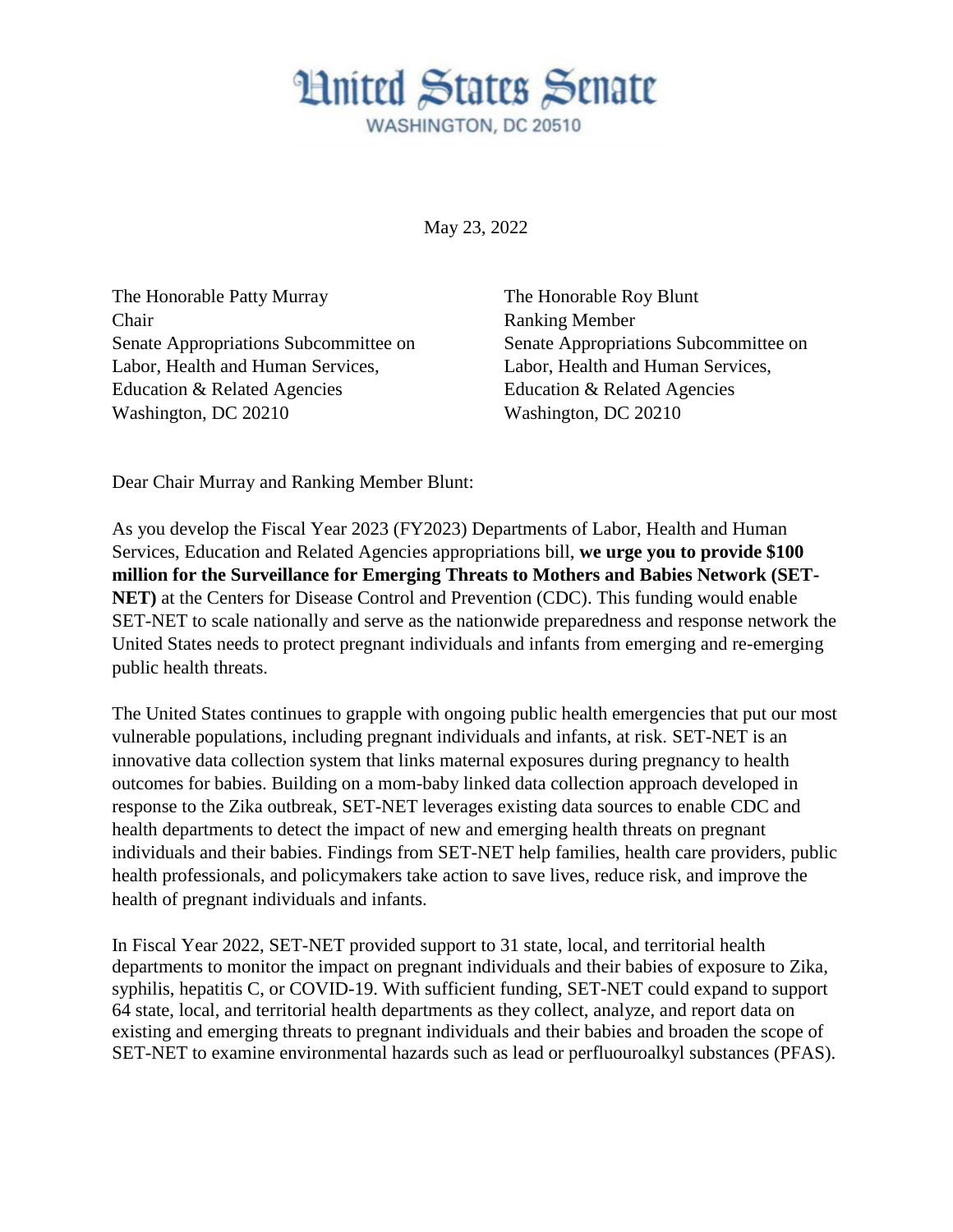The public health data infrastructure and surveillance systems established under SET-NET has enabled rapid data collection on the health impact of COVID-19 on pregnant individuals and their babies throughout the pandemic. Published findings from SET-NET data in 2020 showed that pregnant people with COVID-19 may be at increased risk of having a preterm infant compared to pregnant people without COVID-19. Later published findings of SET-NET data in 2021 identified risk factors for pregnant individuals who may experience more severe illness. These findings underscored the need for infection prevention and supported a recommendation of vaccination during pregnancy. Moving forward, it is critical that Congress continue to invest in SET-NET entities to support rapid data collection and a deeper understanding of the impact of COVID-19 infection during pregnancy.

Investing in this sustainable framework for rapid, evidence-based data collection will ensure that the United States is prepared to meet the unique needs of pregnant individuals and infants during public health emergencies. Thank you for your consideration of this **request to provide \$100 million for SET-NET in Fiscal Year 2023** to fully fund a national preparedness and response network focused on pregnant individuals and infants.

Sincerely,

\_\_\_\_\_\_\_\_\_\_\_\_\_\_\_\_\_\_\_\_\_\_\_\_\_\_ \_\_\_\_\_\_\_\_\_\_\_\_\_\_\_\_\_\_\_\_\_\_\_\_\_\_

 $\overline{\phantom{a}}$  , and the contract of the contract of the contract of the contract of the contract of the contract of the contract of the contract of the contract of the contract of the contract of the contract of the contrac

 $\overline{\phantom{a}}$  , and the contract of the contract of the contract of the contract of the contract of the contract of the contract of the contract of the contract of the contract of the contract of the contract of the contrac

\_\_\_\_\_\_\_\_\_\_\_\_\_\_\_\_\_\_\_\_\_\_\_\_\_\_ \_\_\_\_\_\_\_\_\_\_\_\_\_\_\_\_\_\_\_\_\_\_\_\_\_\_

/s/ Margaret Wood Hassan /s/ Maria Cantwell

Margaret Wood Hassan Maria Cantwell United States Senator United States Senator

United States Senator United States Senator

/s/ Richard Blumenthal /s/ Tina Smith

Richard Blumenthal Tina Smith

Jeanne Shaheen Chris Van Hollen United States Senator United States Senator

/s/ Gary Peters /s/ Kyrsten Sinema

Gary Peters **Richard Blumenthal** 

United States Senator United States Senator

/s/ Jeanne Shaheen /s/ Chris Van Hollen